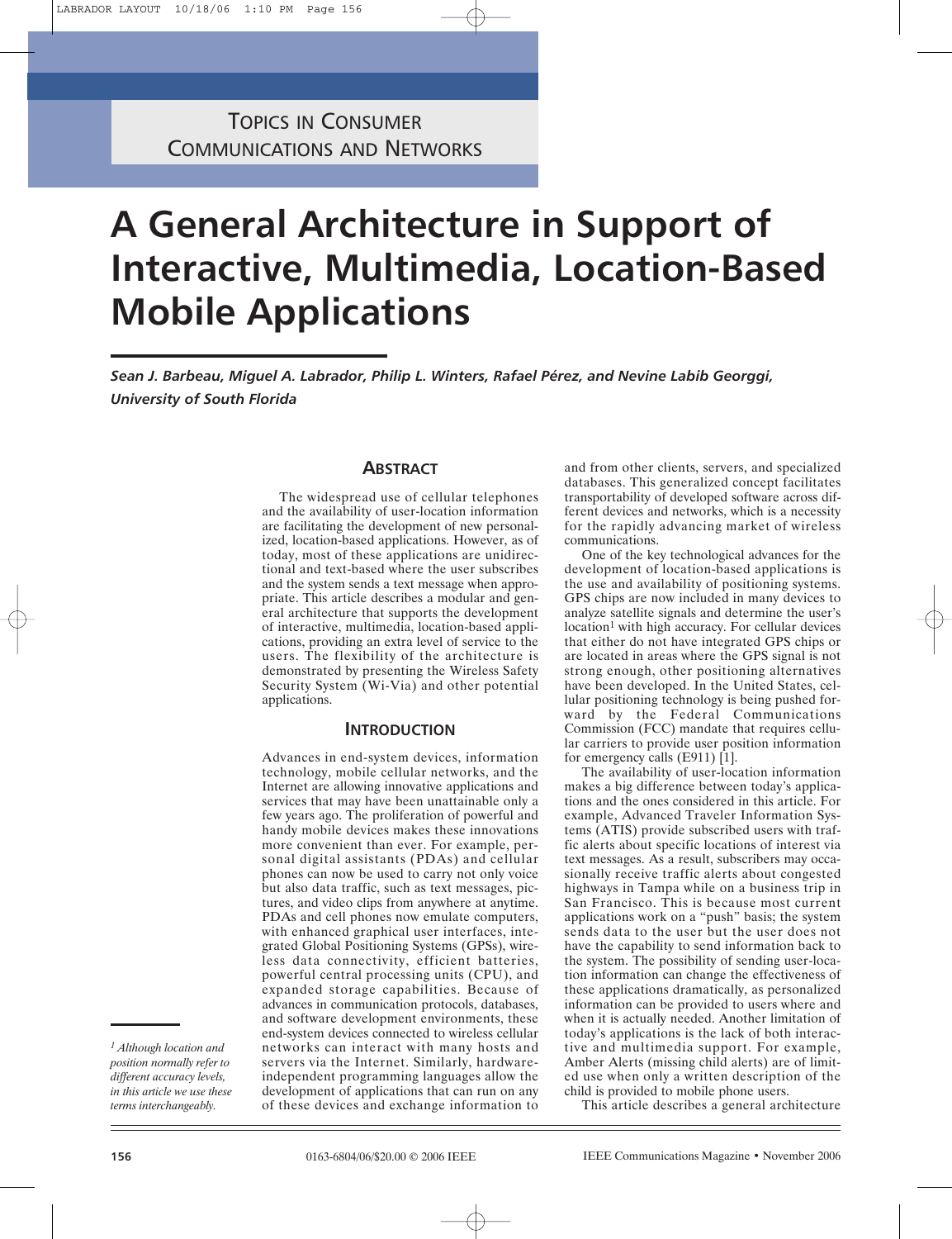

**■ Figure 1.** *High-level system architecture.*

capable of supporting new location-based, personalized, interactive, multimedia applications using regular cellular telephones and networks.

The rest of the article is organized as follows. Similar architectures and the proposed one are described in the following section. Then the main components of the architecture and the interactions among its modules are described in detail. The locatioin application program interface (API) for mobile phone software and the location-based services API for Web applications are explained next. Finally, the flexibility of the architecture is demonstrated by presenting the Wireless Safety Security System (Wi-Via) and other potential applications.

# **RELATED WORK AND OVERVIEW OF SYSTEM ARCHITECTURE**

Much literature exists on architectures for location services and positioning mechanisms. Location services consist of network architectures and protocols meant to provide location data. The Mobile Location Protocol (MLP) [2], the Wireless Application Protocol (WAP) [3], and the Parlay/OSA architecture [4] belong to this category. On the other hand, positioning mechanisms are methods and techniques used to calculate the user's location. Positioning mechanisms, such as those based on proximity, lateration, angulation, and scene analysis are utilized in indoor, outdoor, satellite, and cellular positioning systems. These architectures, protocols, and mechanisms are out of the scope of this article and the interested reader is referred to [5–7] and the references therein.

This article discusses a different type of architecture, a higher-layer architecture used to develop interactive, multimedia, personalized, and location-based applications. As such, of interest are location-based middleware, such as the Common Object Request Broker Architecture (CORBA) and the Java-based Remote

Method Invocation (RMI) [8], which provide a series of APIs that hide low-level details from Series of APIs that hide low-level details from *Depending on the*<br>GPS system the application. In terms of architectures, the time of sorico location-based services (LBS) supply chain presented in [6] is a reference model similar to our high-level architecture; however, it identifies the reference points between modules and does not describe the modules in detail. The work presented in [9] is also similar but deals with pushbased applications, where users need to subscribe to take advantage of LBS. Further, it is based on the Session Initiation Protocol (SIP) [10] and utilizes the Parlay/OSA architecture. A list of available platforms for location-based services is included in [11], where the authors introduce their own middleware and service-provisioning platform. Nonetheless, none of these platforms integrates all the features and services provided in our architecture.

Figure 1 shows a high-level view of the proposed system architecture. It consists of four main components: the Client Side, consisting of the end user, the end user device, and the GPS system; the Carrier Network; the Internet and its users; and the Server Side (database and application servers).

In this high-level system architecture, the Client Side is a cellular telephone or PDA with multimedia capabilities and embedded software that provides the user interface and obtains the user-location information. The end user devices are all assumed to be customers of a cellular service provider; therefore, the second component is the carrier's cellular network. The cellular network also can provide user-location information through network-based positioning systems. The Internet, the third component, is used as a transport network to send the application data from the cellular network to the server implementing the service and vice versa. The Server Side consists of servers and databases that run the applications and store the users' data. Depending on the type of service provided by the application, access to different databases and servers may be needed. Our architecture opens up the possibility for third-party application developers to offer new and innovative services to the mobile community at large.

The architecture supports the exchange of interactive multimedia messages. For example, one user responding to an Amber Alert could send a picture or video of the suspect to a 911 like center with the location data embedded in the message. Upon receiving the message, the operator could either send a message back to the user or establish a voice conversation using a Voice over IP (VoIP) application. The architecture also supports automatic or on-demand messaging. In the case of on-demand messages, the user requests the service only when needed, using the application's user interface. In the case of automatic messaging, the system includes some extra capabilities to determine if it is appropriate to send a message to the user. In this case the system will not send a traffic alert about Tampa while the user is physically located in San Francisco. Therefore, using the architecture described above, a location-based, personalized, interactive, and multimedia service is possible.

*type of service provided by the application, access to different databases and servers may be needed. Our architecture opens up the possibility for third-party application developers to offer new and innovative services to the mobile community at large.*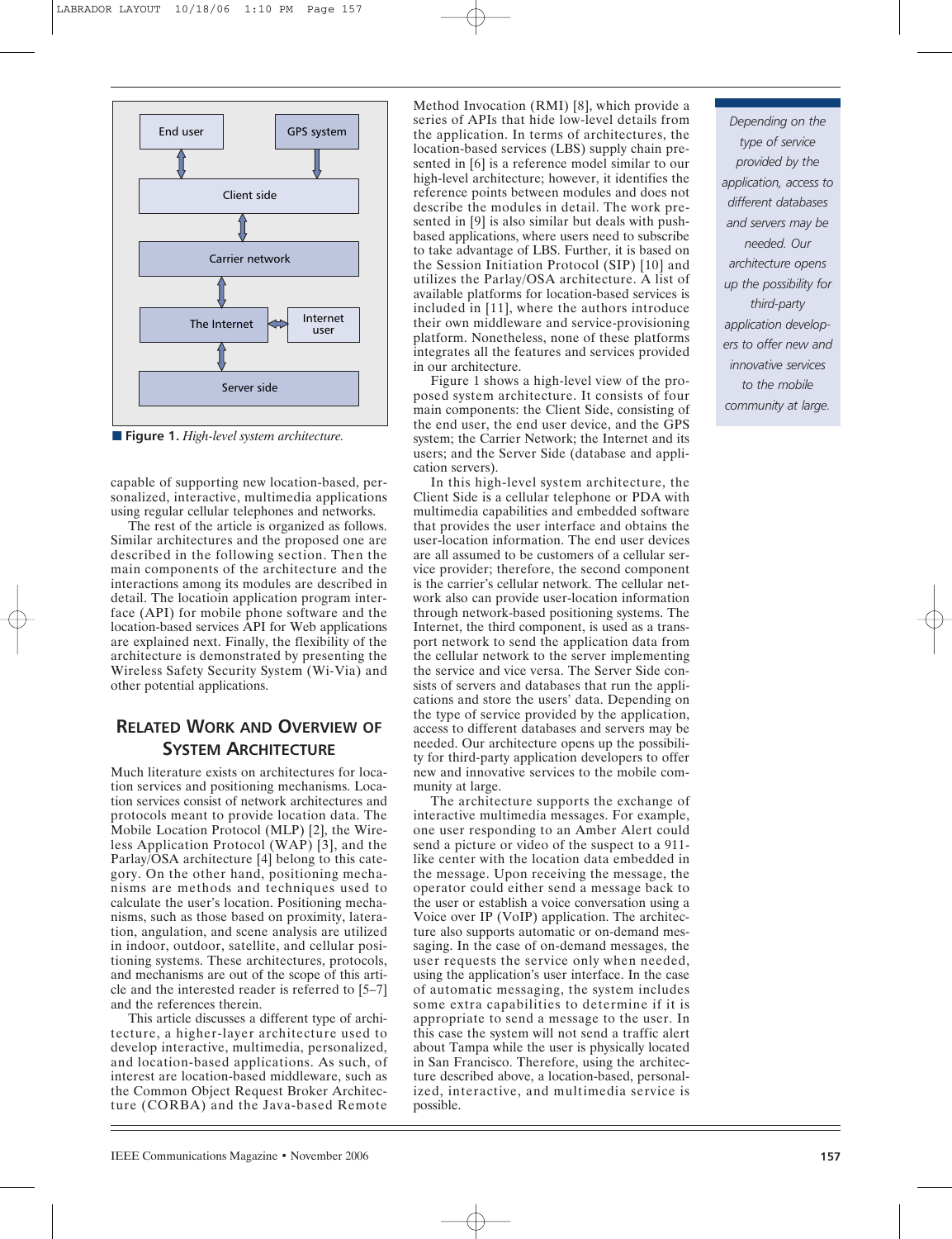

**■ Figure 2.** *The client side.*

## **DESCRIPTION OF SYSTEM COMPONENTS**

This section describes each of the four components of the system architecture in more detail, including the interactions between them.

## **THE CLIENT SIDE**

The Client Side, depicted in Fig. 2, includes the end user, the GPS system and the end user device. The **Main Application** is the software program that implements the desired service in the mobile device. This module interfaces with all other modules in the Client Side and selects inputs and outputs from other modules as necessary. The Client Side software also includes a Graphical User Interface (GUI) so that the user can interact with the system.

The application must be developed using a software development environment that specifically addresses the limited resources of cellular telephones, PDAs, and embedded devices. Furthermore, it should be able to dynamically modify the runtime environment according to the capabilities of the end user device. The application development environment should also provide general as well as specific APIs. General APIs are very useful for common tasks, such as developing user interfaces and establishing HTTP and regular TCP/UDP network connections. Specific APIs provide additional functionality and automate several important tasks. For example, the **Location API** provides a means to request and obtain GPS coordinates from the GPS hardware or cellular network, regardless of the implementation of the positioning technology. Other important APIs uti-

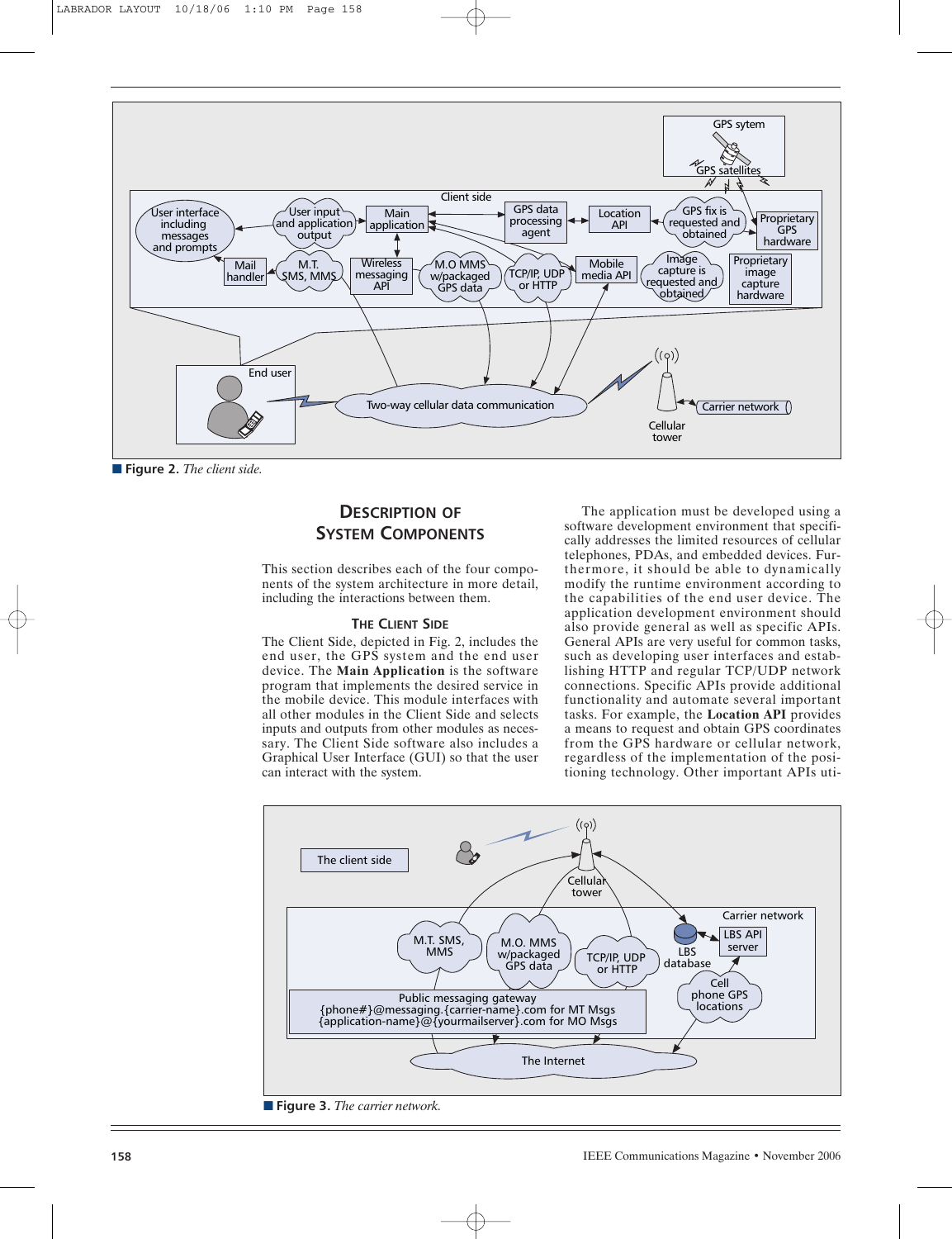

**■ Figure 4.** *The Internet.*

lized in the client application are the **Mobile Media API** for displaying and recording audio, video, and images, and the **Wireless Messaging API** for transmitting mobile originating (MO) messages (messages sent from cell phone to server) to the wireless cellular network utilizing the multimedia messaging service (MMS) and the short messaging service (SMS). On the other hand, mobile terminating (MT) messages coming from the cellular network are handled by the **Mail Handler** module embedded in the phone's operating system, which shows the incoming message on the telephone's screen and provides the user with an onboard mail management tool.

### **THE CARRIER NETWORK**

The Carrier Network, shown in Fig. 3, is the transport network that interfaces directly with the Client Side and the Internet. Our architecture utilizes two main modules from the carrier network: the public messaging gateway (PMG) and the LBS API.

The PMG handles the MMS and SMS services. This gateway channels messages to and from the Internet and the user's telephone. MO messages are addressed to {applicationname} $@{vouremailserver}$ .com and are automatically translated from the MMS format to emails at the gateway. MT messages are addressed to {phone#}@messaging.{carriername}.com and are translated from emails to the SMS or MMS format at the gateway. Since mobile-terminating SMS and MMS capabilities differ according to the carrier, different results are displayed when sending messages to different public gateways. For example, when sending video as an attachment, the network may convert a 10 sec .3GP format video file into a four-frame animated .GIF. Cellular carriers can manipulate these messages as they wish in order to save bandwidth or storage space.

To obtain the user's location, the Client Side

application utilizes the Location API, which queries the GPS chip in the user's telephone first and the cellular network later if GPS signals (or GPS chip) are unavailable. As an alternative to device-based software running in the handset, some carriers provide an LBS API Web service whereby a Web application can query the LBS API and obtain the user's location. From the location-based application point of view, there are trade-offs between using the Location API or the LBS API, which are later discussed.

#### **THE INTERNET**

The Internet is the transport network that allows users to interact with the applications anywhere at anytime. This component, shown in Fig. 4, consists of three modules. The first module is an **Email Server** to handle the delivery of incoming and outgoing messages. MO messages travel from the carrier's Public Messaging Gateway over the Internet and are delivered to the Email Server. MO messages are then retrieved by a **Mail Client API** located on the server side, where they are further processed. MT messages are sent over the Internet from the server to the Email Server using the Simple Mail Transfer Protocol (SMTP). The Email Server then sends the messages via the Internet to the Public Messaging Gateway.

The second module is a **Map Server** to process the user's location and display it on a geographical map viewed on a Web page. There are publicly available map servers that can be utilized for this and that provide well-defined, albeit proprietary, APIs. The third module is the Voice over IP (VoIP) Server. This server belongs to any VoIP service provider that allows interactive phone conversations to be initiated from a Web page API to any phone over the Internet. These last two modules are utilized by Web applications as required, according to the services provided. For instance, the Web application utilized by the 911 operator of the Wi-Via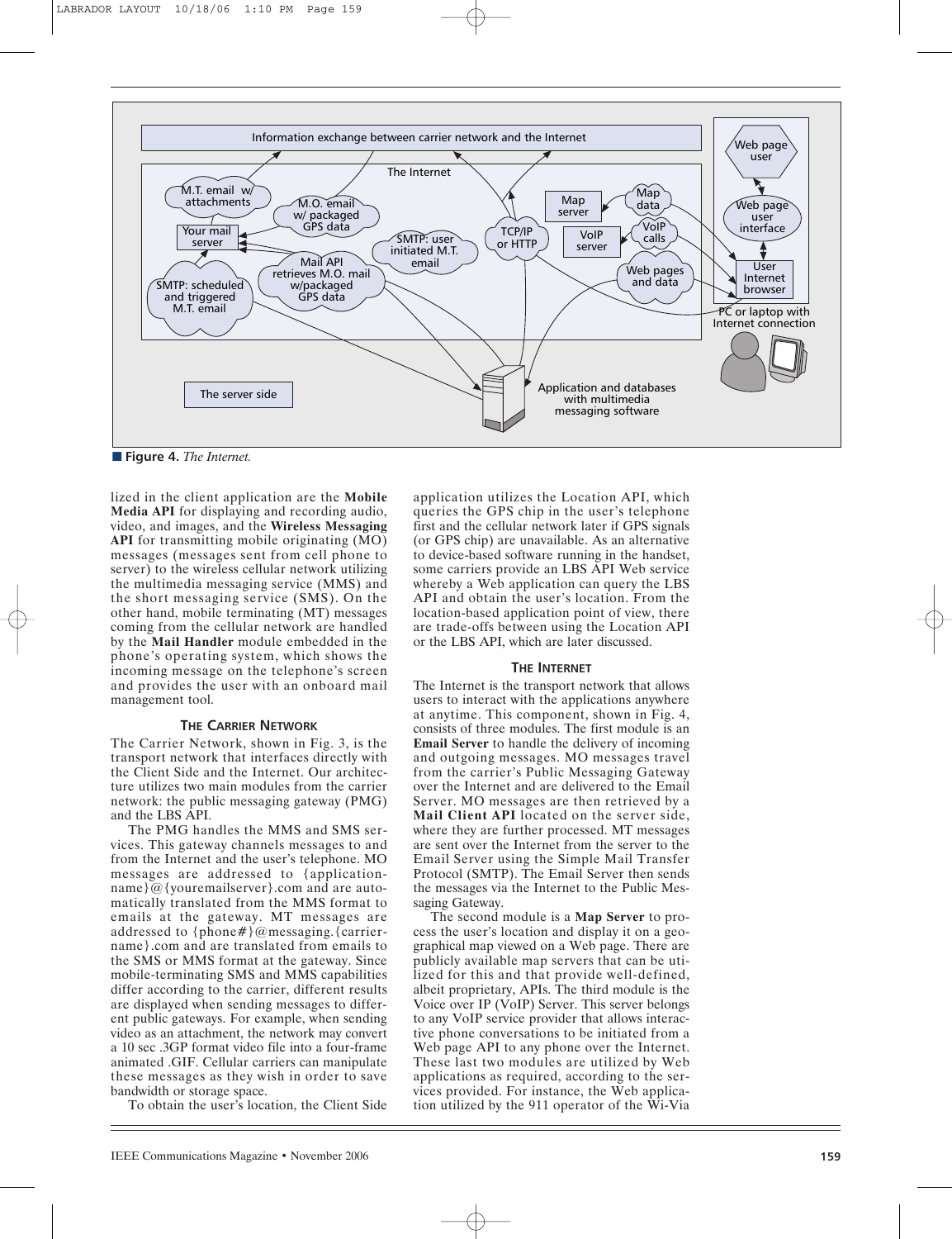

**■ Figure 5.** *The server side.*

system, uses the Map and VoIP servers to display current users' locations on a street map and make interactive voice calls, if necessary.

#### **THE SERVER SIDE**

The Server Side, shown in Fig. 5, is the most complicated component of the architecture. The architecture includes a **Database Server** used to store MO and MT messages, user and device profiles, specialty data for specific applications such as bus stops locations, bus routes, subscription lists, and a Geographical Information System (GIS) database used for comparing user-location information with geographic maps. In addition, a **Transactional** module is used to schedule tasks and trigger functions from within the database server. For example, it instructs the Data Processing Agent (DPA) module how and when data needs to be stored/accessed, and triggers the Specialty Algorithms Agent (SAA) module when its function is requested. The DPAs handle how data are stored and accessed in the appropriate databases while the SAAs run algorithms that utilize data supplied by the DPAs and return a response. For example, the DPA could provide the SAA with the user position and GIS map data from the database, and the SAA would utilize this information to find the evacuation zone in which the user is currently located. Finally, the transactional module also has the ability to generate automated SMTP emails when necessary. Again, its main functionality is to schedule tasks and trigger functions within the database server.

Another part of the Server Side component is the **Communication Agent**. Here, two replicated communication agents are included to increase efficiency and ease the development of applications. It may be that certain tasks can be accomplished in a considerably easier way in one particular environment than in others. For example, one environment may make direct communication between the server applications and the client easier to implement. Similarly, a different environment may be preferred for handling complex GIS processing and Web service communication via XML. Therefore, two Web servers are included in the architecture. As a direct consequence, the architecture includes data processing and specialty algorithm modules for each environment.

# **SOFTWARE DEVELOPER METHODS TO OBTAIN LOCATION DATA**

While different technologies are used to calculate the user's location, software developers should not be subject to differentiating one type of technology from another. This section discusses in more detail the Location API for cell phones, as well as the more recently developed LBS API that can be used to obtain a cell phone's location from a Web application.

#### **THE LOCATION API**

To obtain GPS data from the phone, the developer simply needs to call a function in the Location API. The API handles the low-level interface with the end-system device hardware and returns the requested GPS data to the application, regardless of the type of technology or method of implementation that actually calculates the user's location. Some carriers' phones utilize a hybrid positioning method whereby data are supplied by both the handset and the network. When the developer places the function call to the Location API, a criterion must be defined for the desired accuracy of the GPS fix as well as a timeout value of how long the function should search for a fix before it returns. Assuming that this is a request for a first fix (a cold start), the phone will try to obtain and utilize information from the cellular network that can lessen the time-to-first-fix (TTFF). If the GPS hardware cannot obtain a fix that meets the provided accuracy criteria within a given timeout period, then the Location API will provide the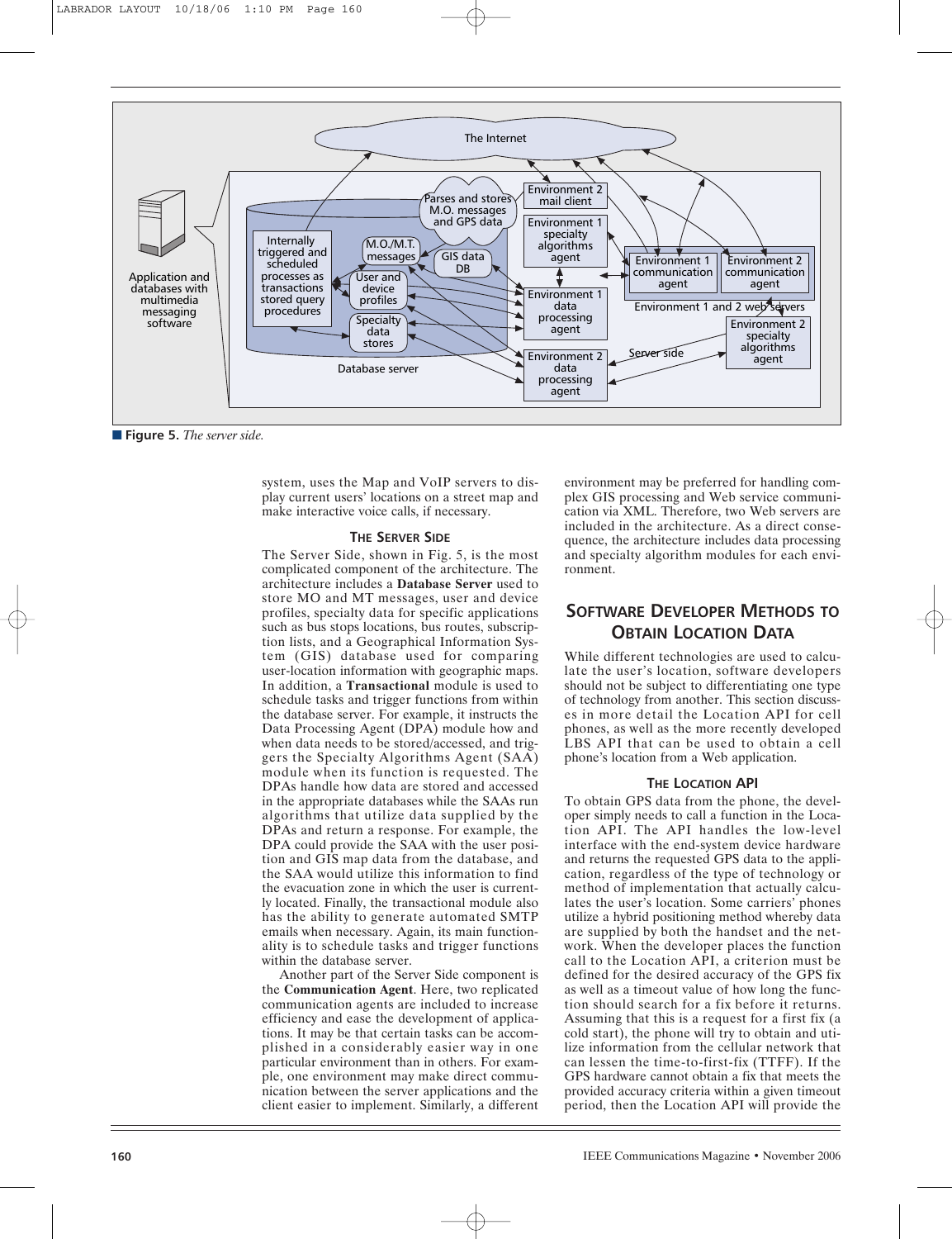known location of a nearby cellular tower to the application along with a note that a high accuracy GPS fix was not attainable. If a GPS fix can be obtained, it will be returned to the user along with the estimated accuracy of the GPS fix and the number of available satellites. Subsequent ("hot") fixes will not contact the network to obtain information, since the GPS location of the phone is already known and should return new fixes rapidly unless there is a problem with the GPS signal. If the application does not query the Location API for an extended amount of time, the GPS hardware will have to begin from the "cold start" state again.

Developing software that reacts properly to each of these scenarios while adjusting the criteria for accuracy and timeout values accordingly before the next GPS fix is requested will greatly enhance the execution and performance of the location-based application. In the detailed architecture diagram of the Client Side shown in Fig. 2, the GPS Data Processing Agent performs these tasks using two finite state machines that obtain the most accurate position in the least amount of time. This increases the efficiency and performance of the interaction between the Main Application and the Location API, and therefore, the application performance. Since the input values to the Location API (accuracy and timeout value) alter the behavior of the Location API, these two values, along with the frequency of function calls to the API (controlled by a third state machine), can be changed to produce the desired behavior of the application. This optimizes the use of the GPS hardware and saves battery power based on the specific needs of the current main application, which are functions beyond the capabilities of the Location API. For example, if a tracking application is being used and the user moves into an area that cannot receive a GPS signal, the state machine will recognize that GPS fixes are not being obtained and will start to query the Location API less frequently. Once the user gets back into coverage, the state machine will resume querying the Location API at a normal pace.

## **THE LBS API FOR WEB APPLICATIONS**

As an alternative to using the Location API, a Web application API has been developed by some carriers and is currently being tested with select commercial customers. The LBS API is a Web service that can be queried by any Web application to obtain a phone's location without having to install any third-party software on the cell phone. The LBS API simply aggregates location information for many cell phones that are connected to the network and makes data available to external Web applications. The LBS API draws from a repository, referred to as the **LBS Database** (Fig. 3), that contains location information obtained by whatever location method is utilized. When queried by a Web application, the LBS API returns the location of the phone in an Extensible Markup Language  $(XML)$  format to the Web server that initiated the request if the LBS Database has current knowledge of the requested phone's location. If the phone's location is unknown,

the LBS API will attempt to obtain and return the phone's location within a specified accuracy and timeout period. The company running the Web application must have gone through a registration process and obtained the proper permissions from both the carrier and the end user before any information regarding a phone's location is returned.

Utilizing a Web application with the LBS API to obtain the location of a phone has advantages and disadvantages over utilizing the Location API. The most obvious advantage is that no software must be configured, distributed, installed, and maintained on the end user devices. Also, the LBS API contributes to an easier design of the Client Side application. However, because the LBS API is a Web service controlled by a carrier, restrictions are placed on the number and frequency of requests made by a Web application for a specific phone, which makes emergency access of this API difficult. Because of these differences, the developer must consider the nature of the application being developed before choosing the Location API or the LBS API. For high-accuracy tracking applications that require location information every few seconds (such as real-time vehicle navigation software), the client-side Location API must be utilized. However, for some location-enabled subscription message services that occasionally need to obtain a zip-code-level estimate of a phone's location in a single request, a Web application utilizing the LBS API may be preferable.

# **THE WIRELESS SAFETY SECURITY (WI-VIA) SYSTEM**

With Wi-Via, cellular telephone users become additional sets of "eyes and ears" for law enforcement, emergency dispatchers, and first responders, as these users can report incidents by sending text messages, pictures, and/or video clips to a Web-accessible system in real time. For example, the application can be used by Neighborhood Watch groups to report incidents and by citizens to respond to Amber Alerts. Since the location of the user is known to the system, the emergency official can immediately see where the user is geographically located. Additionally, if more users report a suspicious person as he or she moves, the central station's agent will be able to track the person in realtime.

The bidirectional capabilities of the system can be utilized to send personalized or group messages back to each reporting citizen. Figure 6 shows two screen shots of the Wi-Via Web interface at the control or "dispatch" station. The incoming messages are shown on a street map where the exact location information is provided. The official at the control station sees the picture or the video clip and can send a message including multimedia attachments back to the sender by clicking the link that contains the user's telephone number. This two-way messaging system can also be used as a "reverse" 911 dispatch center. The dispatcher can select an area on the map and send a message to all sub-

*Developing software that reacts properly to each of these scenarios while adjusting the criteria for accuracy and timeout values accordingly before the next GPS fix is requested will greatly enhance the execution and performance of the location-based application.*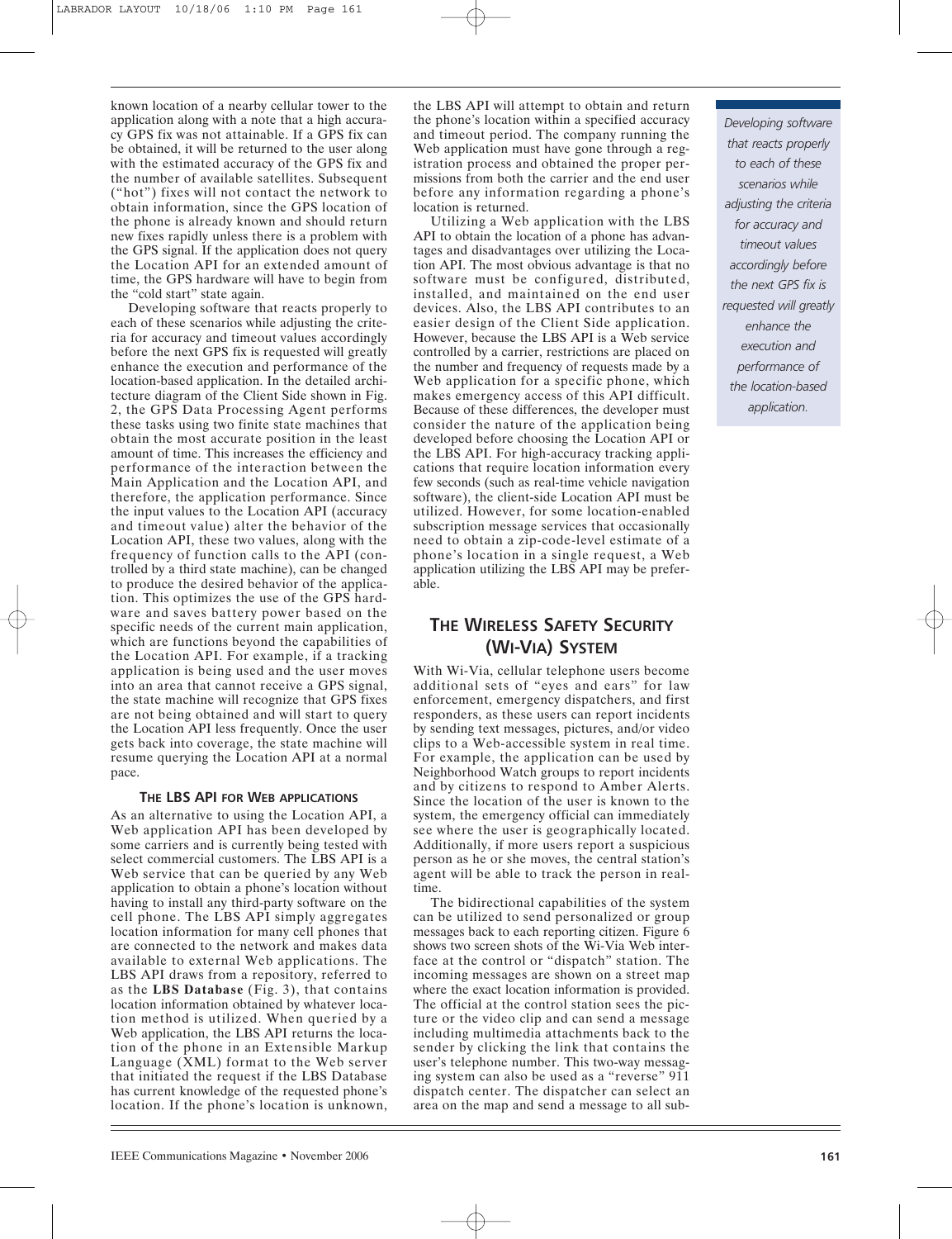

■ **Figure 6.** *Two screen shots of the Wi-Via Web interface.* 

scribers that are currently located within the selected geographic area (Fig. 6). This aspect of the system could be used to give citizens specific instructions based on their current location. Citizens in potentially harmful locations can be directed by emergency officials to move in a specific direction, while those outside the dangerous area can be directed to stay where they are or to move to a different location.

The Web-based application developed for the Wi-Via system has several other capabilities. For example, the dispatcher can use VoIP technology to call any local, long distance, or international cell phone number by just a click of the mouse. In addition, the application is designed to perform real-time tracking, conference calls, zoom in and zoom out, and others. Finally, since no special hardware or software is required to view the main dispatch Web page, Wi-Via offers a flexible and portable solution in case of emergencies or natural disasters where physical access to a normal centralized dispatch center could be restricted. Any computer with Internet access can be utilized to view the Web page. This flexibility and reliance on standard communication methods ensures that if any method of data communication is possible, the Wi-Via system remains accessible and the continuity of emergency operations remains intact.

#### **OTHER APPLICATIONS**

Many other applications can be developed utilizing the infrastructure described in this article. For example, the Evacuation Zone Finder (EZ-Finder) is an application that allows mobile phone users to know their evacuation zone in case of emergency. This application can be easily enhanced to provide users with additional information such as evacuation routes and available shelters and directions from the user's location.

Another application, the Travel Assistance Device (TAD), is currently being developed to help individuals with mental or cognitive disabilities utilize public transportation. Knowing the user's route, the system can track whether the user is on the correct bus and traveling in the right direction. TAD can also show travel instructors the real-time status of people with disabilities who are under their care on a Web page. The architecture described in this article can be used in a countless number of applications.

# **CONCLUSION**

User-location information along with advances in information technology and communications are facilitating the development of many personalized, multimedia, interactive, community-oriented applications that will add convenience and safety to people's everyday lives. This article has described a modular and general architecture utilized to support these types of applications. The potential of the architecture is demonstrated by the Wi-Via application as well as several others.

## **ACKNOWLEDGMENTS**

The work presented in this article has been partially funded by the University Consortium/Center for Intermodal Transportation Safety and Security (UCITSS), the U.S. Department of Transportation, and the National Science Foundation under grant numbers FTA-FL-26-7102- 01, 2117760900 and 2117770900, and 0453463, respectively. The authors would like to acknowledge the work of the REU students Pierre Rosado and Alfredo Pérez, and Sasha Dos Santos, who participated in the programming aspects of this project.

## **REFERENCES**

- [1] Federal Communication Commission 911 services web site, accessed August 24, 2006, http:// www.fcc.gov/911/enhanced/
- The Open Mobile Alliance (OMA), "The Mobile Location Protocol," http://www.openmobilealliance.org
- [3] WAP Forum, WAP-165, "WAP Push Architectural Overview," Nov. 1999.
- [4] The Parlay Group, http://www.parlay.org
- [5] J. Hightower and G. Borriello, "A Survey and Taxonomy of Location Systems for Ubiquitous Computing," *IEEE Computer*, vol. 34, no. 8, 2001, pp. 57–66.
- [6] A. Kupper, *Location-Based Services: Fundamentals and Operation*, New York: Wiley, 2005.
- [7] H. Karl and A. Willig, *Protocols and Architectures for Wireless Sensor Networks*, John Wiley, 2005.
- [8] Sun Microsystems, "Java Remote Method Invocation Specification," 1998.